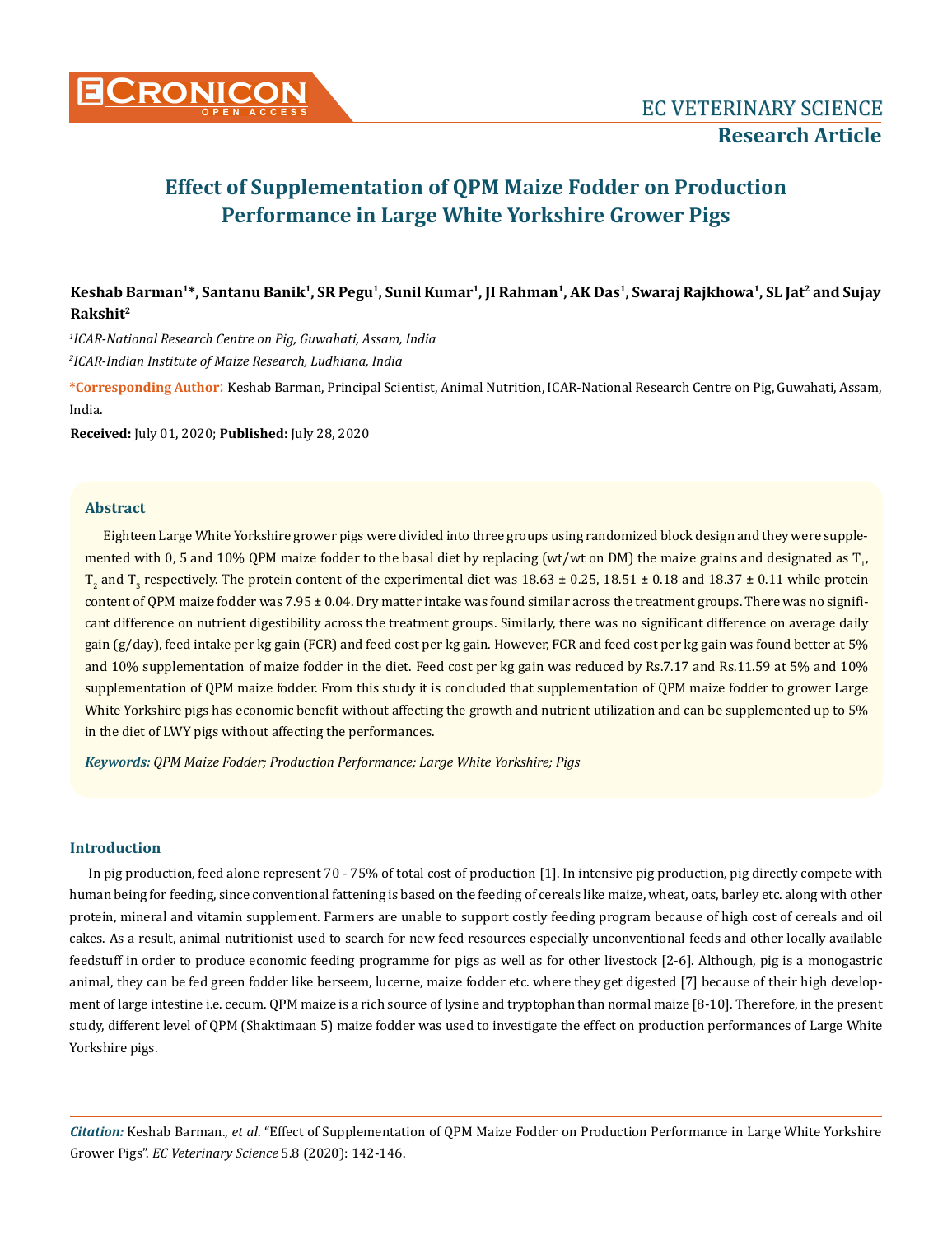#### **Materials and Methods**

The experiment was conducted after approval from the institute animal ethics committee. Eighteen Large White Yorkshire (LWY) grower pigs (about 4 months old, body wt. ranged from  $40.67 \pm 4.84$  to  $41.04 \pm 3.36$  kg) of either sex were divided into three groups of six each in a randomized block design. Three different diets were used for feeding of the animals namely - T<sub>1</sub>: standard grower ration without Quality Protein Maize (QPM-Shaktimaan-5) fodder, control diet, T<sub>2</sub>: standard grower ration supplemented with 5% QPM fodder, T<sub>3</sub>: standard grower ration supplemented with 10% QPM fodder mixed with required salt and mineral mixtures similar to standard diet (Table 1). QPM (Shaktimaan-5) fodder was harvested at flowering stage when cobs reached milk stage. It was cut into small pieces before mixing with concentrate feed. The nutrient requirement of pigs was made as per BIS [11]. The pigs were fed on the experimental grower rations twice daily in the morning and evening. The experiment was conducted for a period of three months. Digestibility trial was conducted at the end of the experiment. The lysine and methionine are balanced in all the rations as per requirement. The calculated [12] energy (ME, Kcal/kg) of experimental diet was 3345, 3327.9 and 3321.8 respectively in  $T_p$   $T_2$  and  $T_3$  group. Proximate composition was done as per AOAC [13].

|                 | $T_{1}$          | $T_{2}$      | $T_{3}$          |  |
|-----------------|------------------|--------------|------------------|--|
| Ingredients     | <b>Parts</b>     | <b>Parts</b> | <b>Parts</b>     |  |
| Maize grain     | 60.0             | 55.0         | 50.0             |  |
| Wheat hran      | 12.0             | 12.0         | 12.0             |  |
| Maize fodder    | 0.0              | 5            | 10.0             |  |
| Sovabean meal   | 15.0             | 15.0         | 15.0             |  |
| G.N. Cake       | 11.5             | 11.5         | 11.5             |  |
| Mineral mixture | 1.0              | 1.0          | 1.0              |  |
| Salt            | 0.5              | 0.5          | 0.5              |  |
| Total, Kg       | 100.0            | 100.0        | 100.0            |  |
| Lysine          | 100 <sub>g</sub> | 100g         | 100 <sub>g</sub> |  |
| Phytase         | 20g              | 20g          | 20g              |  |

*Table 1: Ingredient composition (w/w) of experimental diet.*  $T_i$  = Grower ration containing 0 % maize fodder,  $T_i$  = Grower ration containing 5% maize fodder, *T3 = Grower ration containing 10 % maize fodder by replacing maize grain.*

#### **Statistical analysis**

Feed intake, nutrient digestibility, feed conversion ratio (feed gain ratio), feed cost per kg gain, average daily weight gain was subjected to a one-way ANOVA with experimental diet (T<sub>1</sub>, T<sub>2</sub> and T<sub>3</sub>) as fixed effect as per Snedecor and Cochran [14]. Differences were considered significant when  $P < 0.05$ .

## **Results and Discussion**

The protein content (% DM) of the ration was  $18.63 \pm 0.25, 18.31 \pm 0.02$  and  $18.37 \pm 0.11$  in  $\rm T_p$   $\rm T_2$  and  $\rm T_3$  respectively and that of QPM maize was 7.95 ± 0.04. Nitrogen free extract content (% DM) of the ration was 67.10 ± 0.40, 66.44 ± 0.59 and 65.56 ± 0.30 to in T<sub>1</sub>, T<sub>2</sub> and  $\rm T_3$  respectively and that of QPM maize was 46.26 ± 0.14 (Table 2). Similar nutritional composition of QPM maize fodder was reported by Vaswani., *et al*. [10] and Rodríguez., *et al* [15].

*Citation:* Keshab Barman., *et al*. "Effect of Supplementation of QPM Maize Fodder on Production Performance in Large White Yorkshire Grower Pigs". *EC Veterinary Science* 5.8 (2020): 142-146.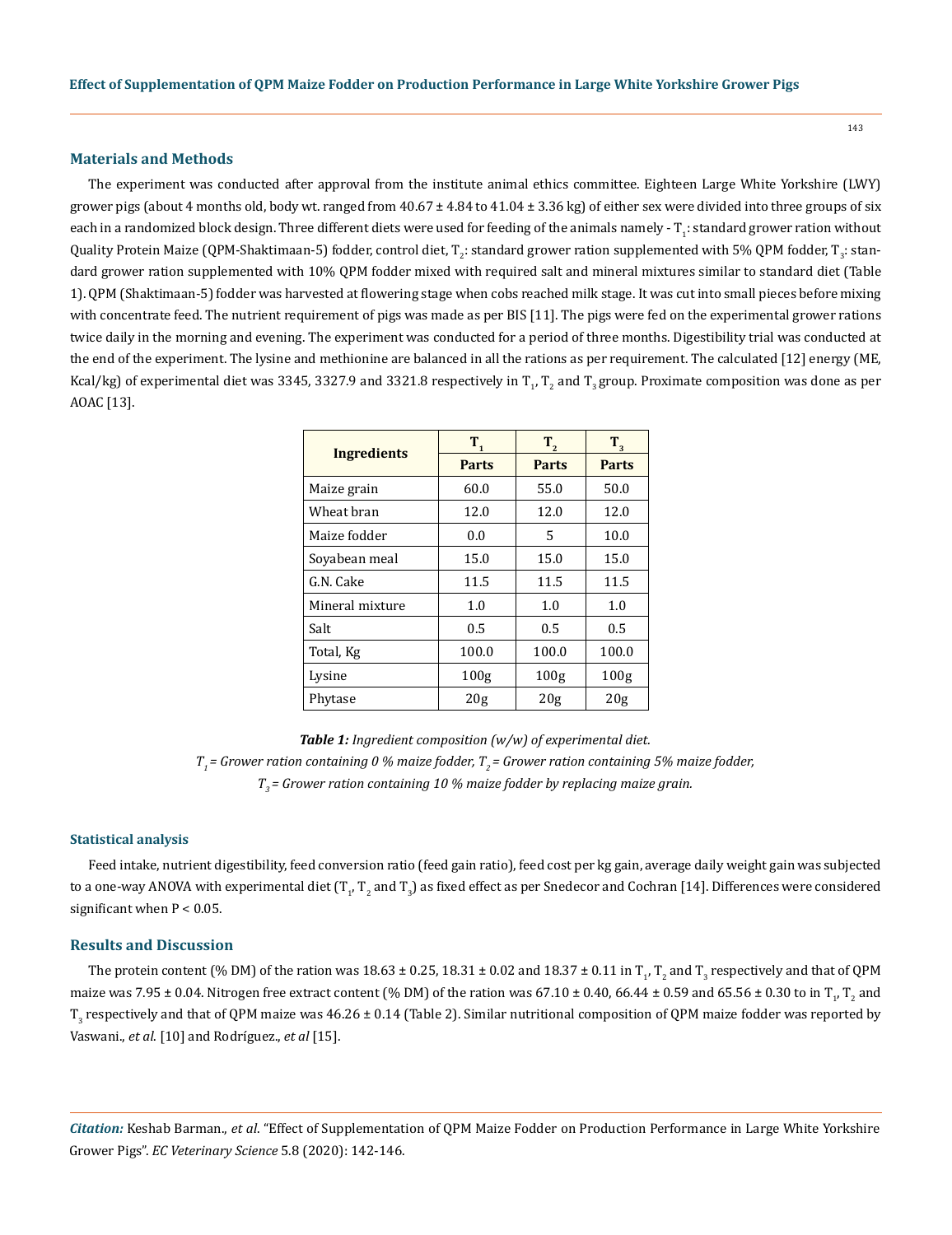| <b>Ration</b> | $OM\%$           | $CP\%$           | CF%              | EE%             | Ash $%$         | <b>NFE</b> %     |
|---------------|------------------|------------------|------------------|-----------------|-----------------|------------------|
| Maize fodder  | $90.65 \pm 0.08$ | $7.95 \pm 0.04$  | $32.84 \pm 0.49$ | $3.59 \pm 0.31$ | $9.35 \pm 0.08$ | $46.26 \pm 0.14$ |
|               | $95.55 \pm 0.33$ | $18.63 \pm 0.25$ | $6.33 \pm 0.33$  | $3.48 \pm 0.15$ | $4.45 \pm 0.33$ | $67.10 \pm 0.40$ |
|               | $94.99 \pm 0.08$ | $18.31 \pm 0.02$ | $6.63 \pm 0.38$  | $3.61 \pm 0.28$ | $5.01 \pm 0.08$ | $66.44 \pm 0.59$ |
|               | $94.85 \pm 0.23$ | $18.37 \pm 0.11$ | $7.39 \pm 0.11$  | $3.54 \pm 0.06$ | $5.15 \pm 0.23$ | $65.56 \pm 0.30$ |

*Table 2: Proximate composition of experimental diets.*

 $T_{_1}$  = Grower ration containing 0 % maize fodder,  $T_{_2}$  = Grower ration containing 5 % maize fodder,  $T_{_3}$  = Grower ration containing 10 % *maize fodder by replacing maize grain; OM = Organic matter, CP = Crude protein, CF = Crude fiber, EE = Ether extract, NFE = Nitrogen free extract.*

The digestibility coefficient of DM ranged from  $76.67 \pm 3.99$  to 85.44  $\pm$  0.13 in T<sub>3</sub> to T<sub>1</sub> respectively other was within this range of variation. Similarly, CP digestibility was ranged from 85.09  $\pm$  8.17 to 85.62  $\pm$  3.73 in T<sub>1</sub> to T<sub>3</sub> respectively. The digestibility of OM, EE, CF and NFE also followed the same patterns (Table 3). Dry matter and NFE digestibility was reduced (P < 0.05) at 10% supplementation of QPM fodder in comparison to control and 5% supplementation of QPM maize fodder. Except protein and ether extract which showed not much variation in digestibility, all other nutrient digestibility decreased at higher level of QPM maize fodder which might be due to high crude fiber content of maize fodder that 'resulted in increased rate of passage as well as entrapping of nutrients in the fiber that hamper their digestion in the gut as reported by Stanogias and Pearce [16] and Fevrier., *et al* [17].

| Group        | <b>DM</b>                | OM               | <b>CP</b>        | EE               | <b>CF</b>        | <b>NFE</b>               |
|--------------|--------------------------|------------------|------------------|------------------|------------------|--------------------------|
|              | $85.44b \pm 0.13$        | $88.55 \pm 1.04$ | $85.09 \pm 8.17$ | $68.51 \pm 2.93$ | $75.53 \pm 0.17$ | $94.02^b \pm 1.71$       |
| $T_{\gamma}$ | $82.21^{\circ} \pm 0.75$ | $86.10 \pm 0.86$ | $85.22 \pm 4.47$ | $72.56 \pm 2.06$ | $72.91 \pm 3.26$ | $89.93^{\circ} \pm 1.05$ |
|              | $76.67^{\circ}$ ± 3.99   | $82.60 \pm 7.28$ | $85.62 \pm 3.73$ | $65.90 \pm 2.91$ | $66.25 \pm 6.57$ | $80.75^{\circ} \pm 6.22$ |
| P Value      | 0.16                     | 0.654            | 0.665            | 0.338            | 0.397            | 0.178                    |

*Table 3: Effect of supplementation of QPM maize fodder on digestibility coefficient of nutrient in Large White Yorkshire grower pigs. T<sub>1</sub>* = Grower ration containing 0% maize fodder, *T<sub>2</sub>* = Grower ration containing 5% maize fodder, *T<sub>3</sub>* = Grower ration *containing 10% maize fodder by replacing maize grain; a,b,c: Superscript in a column differ significantly, p < 0.05.*

The dry matter intake (g/d) ranged from 1319.40 ± 36.44 in T<sub>1</sub> to 1313.55 ± 22.62 in T<sub>2</sub> group. The average gain in weight (g/d) was ranged from 304.77  $\pm$  27.57 in T<sub>3</sub> to 306.25  $\pm$  29.53 in T<sub>1</sub> group. The FCR was ranged from 4.01  $\pm$  0.39 in T<sub>3</sub> to 4.42  $\pm$  0.50 in T<sub>1</sub> group (Table 4). Dry matter intake and growth also decreased insignificantly in QPM fed groups in comparison to control. However, FCR was improved in QPM maize fodder fed group. Decreased in feed intake on feeding of hydroponic maize fodder in weaned pigs was also reported by Adebiyi., *et al* [18]. They had also found improvement in FCR in those pigs fed with 50:50 concentrate: hydroponic maize fodder and 100% concentrate feed. Similar to the present findings, Adebiyi., *et al*. [18] also found higher feed intake. The feed cost per kg gain (Rs/kg gain) was reduced (P < 0.05) by Rs. in 5 and 10% supplementation of QPM maize fodder.

#### **Conclusion**

From this study, it is concluded that supplementation of QPM maize fodder to grower Large White Yorkshire pigs has economic benefit without affecting the growth and nutrient utilization and can be supplemented up to 5% in the diet of LWY pigs without affecting the performances.

*Citation:* Keshab Barman., *et al*. "Effect of Supplementation of QPM Maize Fodder on Production Performance in Large White Yorkshire Grower Pigs". *EC Veterinary Science* 5.8 (2020): 142-146.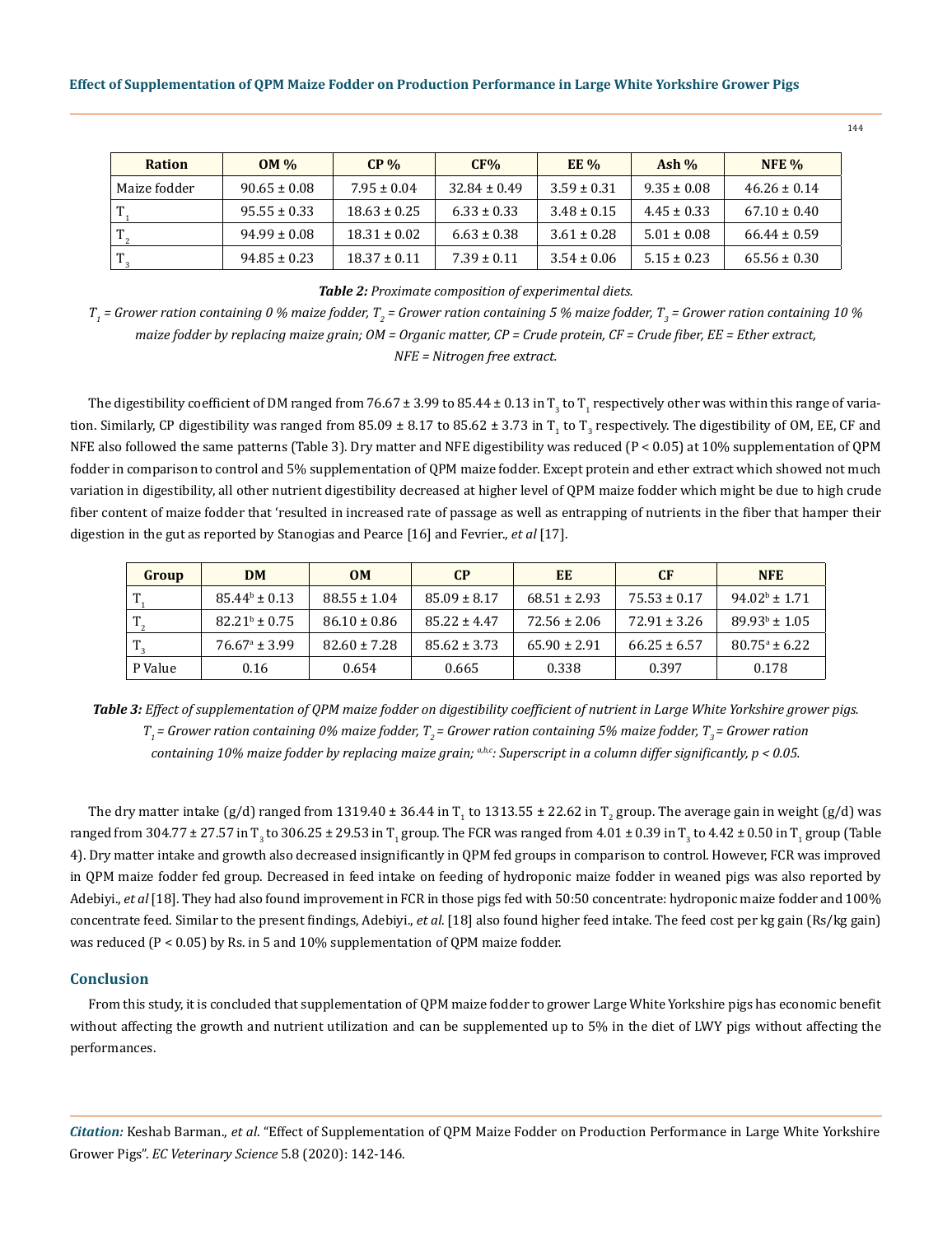| <b>Parameters</b>         |                     | $\mathbf{T}_{2}$    | $T_{\tiny 3}$       | <b>P</b> Value |
|---------------------------|---------------------|---------------------|---------------------|----------------|
| DM intake, $g/d$          | $1319.40 \pm 36.44$ | $1313.55 \pm 22.62$ | $1316.70 \pm 14.29$ | 0.980          |
| Initial weight, kg        | $40.93 \pm 4.65$    | $41.04 \pm 3.36$    | $40.67 \pm 4.84$    | 0.996          |
| Final weight, kg          | $67.88 \pm 2.34$    | $67.94 \pm 2.25$    | $67.49 \pm 4.43$    | 0.990          |
| ADG, g/d                  | $306.25 \pm 29.53$  | $305.68 \pm 22.42$  | $304.77 \pm 27.57$  | 0.998          |
| <b>FCR</b>                | $4.42 \pm 0.50$     | $4.15 \pm 0.32$     | $4.01 \pm 0.39$     | 0.661          |
| Feed cost per kg gain, Rs | $125.90 \pm 14.13$  | $118.19 \pm 9.07$   | $114.31 \pm 11.13$  | 0.661          |

*Table 4: Effect of supplementation of QPM maize fodder on nutrient utilization in Large White Yorkshire grower pigs. T1 = Grower ration containing 0% maize fodder, T2 = Grower ration containing 5% maize fodder, T3 = Grower ration containing 10% maize fodder by replacing maize grain; a, b,c: Superscript in a row differ significantly, p < 0.05.*

# **Acknowledgements**

The authors are grateful to the Director, ICAR-IIMR, Ludhiana for providing financial assistance under NEH grant of the Institute and also grateful to the Director, ICAR-NRC on Pig, Guwahati, Assam, India for providing facility for conduction of the trial.

# **Bibliography**

- 1. Olomu JM and Oboh ASO. "Pig production in Nigeria". Principles and Practice Ajachem Publication, Benin, Nigeria (1995): 1-52.
- 2. Kanengoni AT., *et al.* ["Potential of Using Maize Cobs in Pig Diets A Review".](https://www.researchgate.net/publication/282449540_Potential_of_Using_Maize_Cobs_in_Pig_Diets_-_A_Review) *Asian Australasian Journal of Animal Science* 28 (2015): [1669-1679.](https://www.researchgate.net/publication/282449540_Potential_of_Using_Maize_Cobs_in_Pig_Diets_-_A_Review)
- 3. Abd El-Hack ME., *et al.* ["Does the use of distiller's dried grains with solubles \(DDGS\) in layer diets affect the nutrients digestibility and](https://pubmed.ncbi.nlm.nih.gov/28386888/) manure pollution by nitrogen and phosphorous?" *[Environmental Science and Pollution Research](https://pubmed.ncbi.nlm.nih.gov/28386888/)* 24 (2017a): 13335-13343.
- 4. Abd El-Hack ME., *et al*[. "Use of Brewers Dried Grains as an Unconventional Feed Ingredient in the Diets of Broiler Chickens: A Review".](https://www.researchgate.net/publication/330320070_Use_of_Brewers_Dried_Grains_as_an_Unconventional_Feed_Ingredient_in_the_Diets_of_Broiler_Chickens_A_Review) *[Advances in Animal and Veterinary Sciences](https://www.researchgate.net/publication/330320070_Use_of_Brewers_Dried_Grains_as_an_Unconventional_Feed_Ingredient_in_the_Diets_of_Broiler_Chickens_A_Review)* 7(2019): 218-224.
- 5. Abd El-Hack ME., *et al.* ["Influence of dietary inclusion of untreated or heat-treated Jatropha meal on productive and reproductive](https://pubmed.ncbi.nlm.nih.gov/28419309/) [performances and biochemical blood parameters of laying Japanese quail".](https://pubmed.ncbi.nlm.nih.gov/28419309/) *Poultry Science* 96 (2017b.): 2761-2767.
- 6. Stefanello FS., *et al.* ["Stability of vacuum-packed meat from finishing steers fed different inclusion levels of brewer's spent grain".](https://www.sciencedirect.com/science/article/abs/pii/S0309174017311683) *Meat Science* [147 \(2019\): 155-161.](https://www.sciencedirect.com/science/article/abs/pii/S0309174017311683)
- 7. Yasuda K., *et al.* ["Cecum Is the Major Degradation Site of Ingested Inulin in Young Pigs".](https://pubmed.ncbi.nlm.nih.gov/17951476/) *Journal of Nutrition* 137 (2007): 2399-2404.
- 8. Panda AK., *et al.* ["Efficacy of quality protein maize in meeting energy and essential amino acid requirements in broiler chicken pro](https://www.tandfonline.com/doi/full/10.1080/09712119.2013.822812)duction". *[Journal of Applied Animal Research](https://www.tandfonline.com/doi/full/10.1080/09712119.2013.822812)* 42 (2014): 133-139.
- 9. Yadav MR., *et al.* ["Using quality protein maize as an elite feed and fodder".](https://www.researchgate.net/publication/308899920_Using_Quality_Protein_Maize_as_an_Elite_Feed_and_Fodder_for_Livestock) *Indian Dairyman* 68 (2016): 88-91.
- 10. Vaswani S., *et al.* ["Nutritional and mineral composition of different varieties of normal and high quality protein maize fodder at post](https://www.researchgate.net/publication/309669483_NUTRITIONAL_AND_MINERAL_COMPOSITION_OF_DIFFERENT_VARIETIES_OF_NORMAL_AND_HIGH_QUALITY_PROTEIN_MAIZE_FODDER_AT_POST-COB_STAGE)cob stage". *[International Journal of Science Environment and Technology](https://www.researchgate.net/publication/309669483_NUTRITIONAL_AND_MINERAL_COMPOSITION_OF_DIFFERENT_VARIETIES_OF_NORMAL_AND_HIGH_QUALITY_PROTEIN_MAIZE_FODDER_AT_POST-COB_STAGE)* 5 (2016): 2719-2727.
- 11. BIS. BIS Specifications for Compounded Feeds for Pigs (IS: 7472 1986), Bureau of Indian Standard, 1986, India (1986).

*Citation:* Keshab Barman., *et al*. "Effect of Supplementation of QPM Maize Fodder on Production Performance in Large White Yorkshire Grower Pigs". *EC Veterinary Science* 5.8 (2020): 142-146.